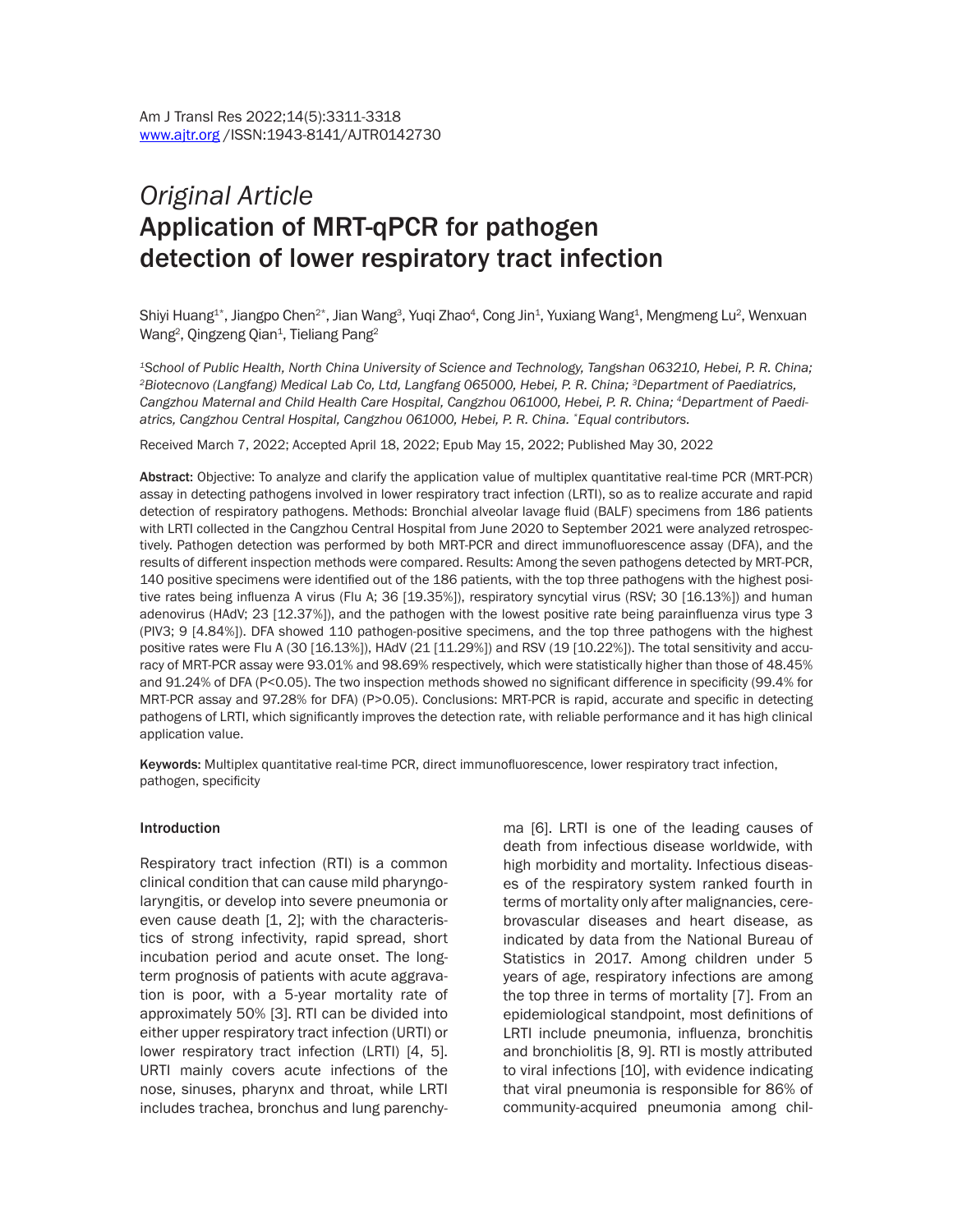dren under the age of 2 and 37% among children aged above 5 [11].

Common respiratory pathogens include parainfluenza virus types  $1$  (PIV1),  $2$  (PIV2) and  $3$ (PIV3) [12], mycoplasma pneumoniae [13], chlamydia pneumoniae [14], respiratory syncytial virus (RSV) [15], human adenovirus (HAdV) [16], and influenza A [17] and B viruses [18]. However, the epidemiology of lower respiratory tract virus infection varies with age, season and region. On the other hand, the diseases, clinical manifestations and biological indicators caused by different viruses are also different [19, 20]. With the wide application of antibiotics in recent years, the pathogen spectrum of LRTI is constantly changing, which increases the difficulty of clinical diagnosis and treatment. Therefore, effective and accurate diagnosis of respiratory pathogen infections has always been a challenge, clinically.

Among the current detection methods for pathogens of LRTI, the traditional ones are virus isolation and culture [21], as well as direct and indirect immunofluorescence assay (DFA/ IFA) [22, 23]. However, these methods are cumbersome and time-consuming, with relatively low diagnostic sensitivity and specificity, and have a high false positive rate. In recent years, the multiplex quantitative real-time PCR (MRT-PCR) technology [24] developed from the common PCR technology has become a novel direction of respiratory pathogens identification, as it can simultaneously detect a variety of pathogens, realizing high-throughput, high-sensitivity and high-specificity detection. In this paper, seven common respiratory pathogens such as PIV1, PIV2, and PIV3 in the bronchial alveolar lavage fluid (BALF) of hospitalized LRTI patients were detected by MRT-PCR and DFA respectively to compare their detection rates, so as to provide a rapid and accurate detection method for early screening and diagnosis of respiratory virus.

## Materials and methods

### *Research participants and specimen collection*

The study population was comprised of 186 patients (male-to-female ratio: 98:78, age range: 3-81 years old) with LRTI admitted to the Cangzhou Central Hospital from June 2020 to September 2021. Inclusion criteria: (1) Patients diagnosed with community-acquired LRTI [25, 26]; (2) Patients with complete medical records. Exclusion criteria: (1) Pregnant or breastfeeding women; (2) Patients with active pulmonary tuberculosis; (3) Patients with aspiration or obstructive pneumonia; (4) Patients with a history of hospitalization 2 weeks prior to disease onset that cannot exclude hospital acquired infections; (5) Patients with human immunodeficiency virus (HIV) infection; (6) Patients with incomplete clinical data. Ethical approval was obtained from the institutional committee of Cangzhou Central Hospital.

BALF specimen collection: All patients underwent bronchoscopy. The bronchoscope was inserted through the nasal cavity, and the tip of the bronchoscope was embedded at the opening of the segmental or subsegmental bronchus where the lesion was located. BALF specimen was obtained by bronchial lavage with sterile normal saline during rapid administration through the biopsy hole, with a recovery rate of about 60%.

All BALF samples were sent for microbial etiological diagnosis by Shanghai B&C Biological Technology Co., Ltd. before the conduction of this study. Bacterial or fungal cultures of BALF were negative in all patients, and these detection results served as the gold standard. The specimens for this study were the remaining lavage fluid specimens after routine tests in our department, and the test results generated in this study were only used for scientific research.

## *Sample viral nucleic acid (NA) extraction*

Viral NA was extracted from specimens with the MagMAX Viral/Pathogen NA Isolation Kit (Dynabeads; Thermo Fisher) and the ABI MagMAX Express 96 Auto-NA Extractor according to the kit instructions and instrument operation manual.

## *MRT-PCR*

All NA specimens were examined by MRT-PCR for respiratory viruses, including RSV, PIV1, PIV2, PIV3, HAdV, and influenza A (Flu A) and B virus (Flu B), all of which were supplied by Fast-track diagnostics (Cat. No. FTD 2-96/12, Fast-track Diagnostics, Luxembourg). After extracting NA from the specimens, 5 μL of NA was taken from each tube of reaction solution for detection. Takara reverse transcriptase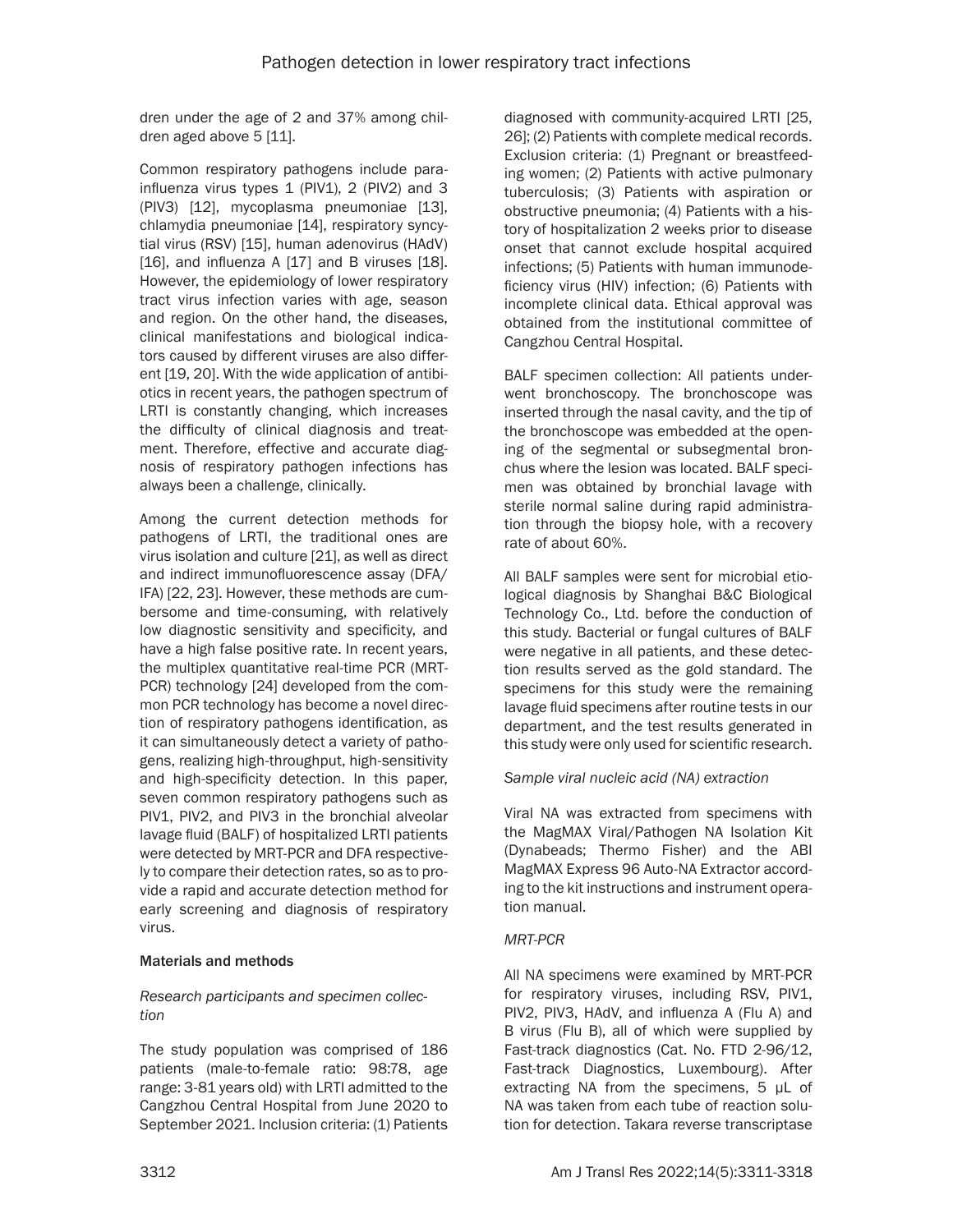|                  |               | Positive $[n (%)]$ |               | Negative $[n (%)]$ |                |               |
|------------------|---------------|--------------------|---------------|--------------------|----------------|---------------|
| Pathogen         | True positive | False positive     | Positive rate | True negative      | False negative | Negative rate |
| <b>RSV</b>       | 28 (15.05)    | 2(1.08)            | 30(16.13)     | 153 (82.26)        | 3(1.61)        | 156 (83.87)   |
| PIV <sub>1</sub> | 16 (8.60)     | 0(0.00)            | 16 (8.60)     | 168 (90.32)        | 2(1.08)        | 170 (91.40)   |
| PIV <sub>2</sub> | 11(5.91)      | 0(0.00)            | 11(5.91)      | 174 (93.55)        | 1(0.54)        | 175 (94.09)   |
| PIV <sub>3</sub> | 9(4.84)       | 0(0.00)            | 9(4.84)       | 177 (95.16)        | 0(0.00)        | 177 (95.16)   |
| <b>HAdV</b>      | 21 (11.29)    | 2(1.08)            | 23 (12.37)    | 161 (86.56)        | 2(1.08)        | 163 (87.63)   |
| Flu A            | 33(17.74)     | 3(1.61)            | 36 (19.35)    | 149 (80.11)        | 1(0.54)        | 150 (80.65)   |
| Flu B            | 15 (8.06)     | 0(0.00)            | 15 (8.06)     | 170 (91.40)        | 1(0.54)        | 171 (91.94)   |

Table 1. Results of multiplex quantitative real-time PCR in patients with lower respiratory tract infection

Note: RSV: respiratory syncytial virus; PIV1: parainfluenza virus 1; PIV2: parainfluenza virus 2; PIV3: parainfluenza virus 3; HAdV: human adenovirus; Flu A: influenza A virus; Flu B: influenza B virus.

(Takara, Japan) was used for reverse transcription, and ABI7500 was used for amplification. The amplification procedure consisted of the following steps: pre-denaturation (95°C for 1 minute); denaturation (95°C for 15 seconds), annealing and extension (60°C for 30 seconds), for 45 cycles; fluorescence signals were collected simultaneously. The instrument was cooled at 25°C for 10 seconds.

### *DFA*

After centrifugation and precipitation, the specimen was sliced and placed at room temperature for natural drying. The slices were then fixed with cold acetone (10 min) and taken out to let the cold acetone volatilize completely. Fluoresce-labeled monoclonal antibodies (Thermo Scientific, USA) against respiratory virus were used to detect the pathogens of the specimens, and the specific steps were operated following the instructions of the kit. Respiratory virus screen kit (K6120112) was purchased from Thermo Scientific™ IMAGEN™. Positive was determined by the presence of bright yellow-green fluorescence in 2 or more intact cells.

## *Statistical analysis*

The negative and positive results of each pathogen were used to establish a database with Excel, and descriptive statistical analysis was performed. After data verification, SPSS22.0 was used for statistical processing. The comparison of counting data was performed by  $\chi^2$  test or Fisher exact probability method. For measurement data expressed by mean ± standard deviation, t test was used, and one-way ANOVA was used for comparison among groups. For all analyses, P<0.05 was used to indicate significant differences.

### **Results**

#### *Overall distribution of positive rates of seven respiratory pathogens detected by MRT-PCR*

Through MRT-PCR assay of seven respiratory pathogens, 114 (61.29%) of the 186 patients were found to be pathogen positive, in which 12 samples were detected with two or more pathogens, accounting for 6.45%. Among the seven pathogens monitored, there were 140 positive specimens in total in 114 patients, with the first three pathogens with the highest positive rates being Flu A (36 [19.35%]), RSV (30 [16.13%]) and HAdV (23 [12.37%]) and the pathogen with the lowest positive rate being PIV3 (9 [4.84%]). Table 1.

## *DFA detection results of patients with LRTI*

DFA analysis of seven respiratory pathogens in the 186 patients showed that 75 cases (40.32%) were positive for pathogens, among which three samples were detected with two or more pathogens, accounting for 1.61%. Among the seven pathogens monitored, there were 110 positive specimens in total, and the first three pathogens with the highest positive rates were Flu A (30 [16.13%]), HAdV (21 [11.29%]) and RSV (19 [10.22%]), while the pathogen with the lowest positive rate was PIV3 (7 [3.76%]). Table 2.

### *Detection of infection by MRT-PCR in different age groups*

Among the 186 specimens, 162 (87.10%) were children aged five or under, 11 were aged 5 to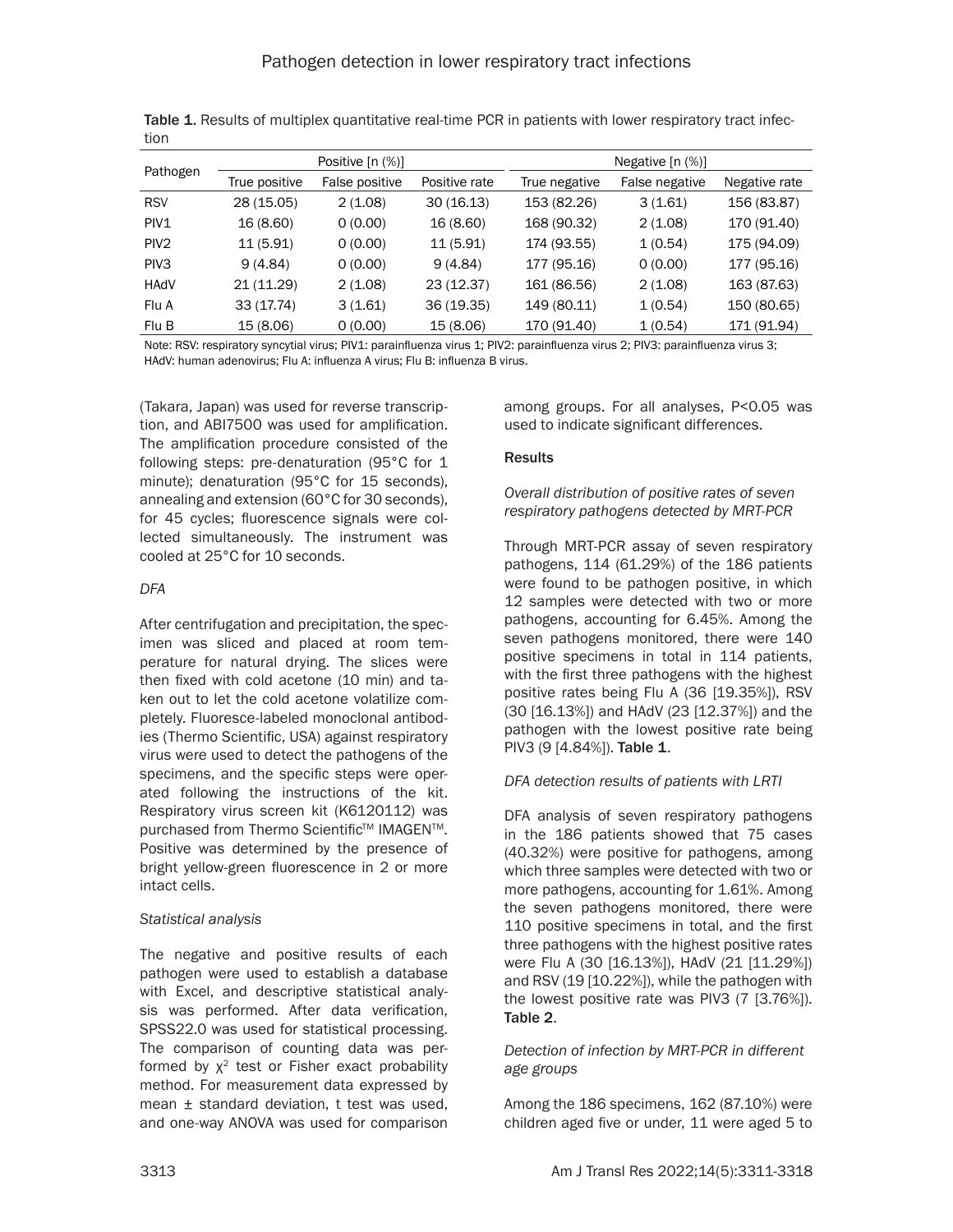|                  |               | Positive $[n (%)]$ |               |               | Negative $[n (%)]$ |               |
|------------------|---------------|--------------------|---------------|---------------|--------------------|---------------|
| Pathogen         | True positive | False positive     | Positive rate | True negative | False negative     | Negative rate |
| <b>RSV</b>       | 13 (6.99)     | 6(3.23)            | 19 (10.22)    | 152 (81.72)   | 15 (8.06)          | 167 (89.78)   |
| PIV1             | 9(4.84)       | 3(1.61)            | 12(6.45)      | 167 (89.78)   | 7(3.76)            | 174 (93.55)   |
| PIV <sub>2</sub> | 7(3.76)       | 2(1.08)            | 9(4.84)       | 169 (90.86)   | 8(4.30)            | 177 (95.16)   |
| PIV <sub>3</sub> | 6(3.23)       | 1(0.54)            | 7(3.76)       | 172 (92.47)   | 7(3.76)            | 179 (96.24)   |
| <b>HAdV</b>      | 13 (6.99)     | 8(4.30)            | 21 (11.29)    | 148 (79.57)   | 17 (9.14)          | 165 (88.71)   |
| Flu A            | 21 (11.29)    | 9(4.84)            | 30(16.13)     | 132 (70.97)   | 24 (12.90)         | 156 (83.87)   |
| Flu B            | 9(4.84)       | 2(1.08)            | 11(5.91)      | 170 (91.40)   | 5(2.69)            | 175 (94.09)   |

Table 2. Direct immunofluorescence assay results of patients with lower respiratory tract infection

Note: RSV: respiratory syncytial virus; PIV1: parainfluenza virus 1; PIV2: parainfluenza virus 2; PIV3: parainfluenza virus 3; HAdV: human adenovirus; Flu A: influenza A virus; Flu B: influenza B virus.

Table 3. Analysis of infection status of samples detected by multiplex real-time quantitative PCR in different age groups

|                  | <b>Minors</b>                     |                         |                                   |                      | Adults                            |                      |                                   |                         |
|------------------|-----------------------------------|-------------------------|-----------------------------------|----------------------|-----------------------------------|----------------------|-----------------------------------|-------------------------|
|                  | $\leq$ 5 years old                |                         | 5-18 (inclusive) years old        |                      | 18-60 (inclusive) years old       |                      | >60 years old                     |                         |
|                  | Number of<br>positives<br>(cases) | Positive<br>rate $(\%)$ | Number of<br>positives<br>(cases) | Positive rate<br>(%) | Number of<br>positives<br>(cases) | Positive rate<br>(%) | Number of<br>positives<br>(cases) | Positive<br>rate $(\%)$ |
| <b>RSV</b>       | 18                                | 19.35                   | 5                                 | 20.00                | 5                                 | 27.78                | 2                                 | 50.00                   |
| PIV <sub>1</sub> | 11                                | 11.83                   | 3                                 | 12.00                | 2                                 | 11.11                | 0                                 |                         |
| PIV <sub>2</sub> | 8                                 | 8.60                    | $\overline{2}$                    | 8.00                 | 1                                 | 5.56                 | 0                                 |                         |
| PIV <sub>3</sub> | 6                                 | 6.45                    | $\overline{2}$                    | 8.00                 | 1                                 | 5.56                 | 0                                 |                         |
| <b>HAdV</b>      | 15                                | 16.13                   | 5                                 | 20.00                | 3                                 | 16.67                | 0                                 |                         |
| Flu A            | 27                                | 29.03                   | 5                                 | 20.00                | 2                                 | 11.11                | $\overline{2}$                    | 50.00                   |
| Flu B            | 8                                 | 8.60                    | 3                                 | 12.00                | 4                                 | 22.22                | 0                                 |                         |
| Total            | 93                                |                         | 25                                |                      | 18                                |                      | 4                                 |                         |

Note: RSV: respiratory syncytial virus; PIV1: parainfluenza virus 1; PIV2: parainfluenza virus 2; PIV3: parainfluenza virus 3; HAdV: human adenovirus; Flu A: influenza A virus; Flu B: influenza B virus.

18 (inclusive), 10 were aged 18 to 60 (inclusive), and 3 were older than 60. Among children aged five and under, the top three with the highest detection rates were Flu A (29.03%), RSV (19.35%) and HAdV (16.13%). Table 3.

### *DFA detection of infection in different age groups*

Among children aged five and under, Flu A (27.16%), RSV (20.99%) and HAdV (18.52%) were the top three with the highest detection rates. Table 4.

### *Comparison of detection value between MRT-PCR and DFA*

MRT-PCR assay showed obviously higher total sensitivity ( $x^2$ =48.6810, P<0.0001) and accuracy  $(x^2=4.7141, P=0.0299)$  than DFA; While there was no significant difference in specificity between the two inspection methods  $(x^2=$ 1.0201, P=0.3124) Tables 5 and 6.

## **Discussion**

RTI is one of the most common diseases, affecting adults about 2-4 times a year and children about 6-8 times a year [27]. The pathogens of RTI are extremely diverse, resulting in different disease outcomes. Recently, new pathogenic viruses are constantly being discovered, such as human metapneumovirus, SARS virus, highly pathogenic avian influenza virus, H7N9 Flu A, Middle East respiratory syndrome (MERS), as well as Coronavirus disease 2019 (COVID-19) [28-30], causing great challenges to clinical disease diagnosis and treatment. The virus detection methods available today mainly include virus isolation and culture, immunological specific antigen & serum antibody detection, and molecular biology detec-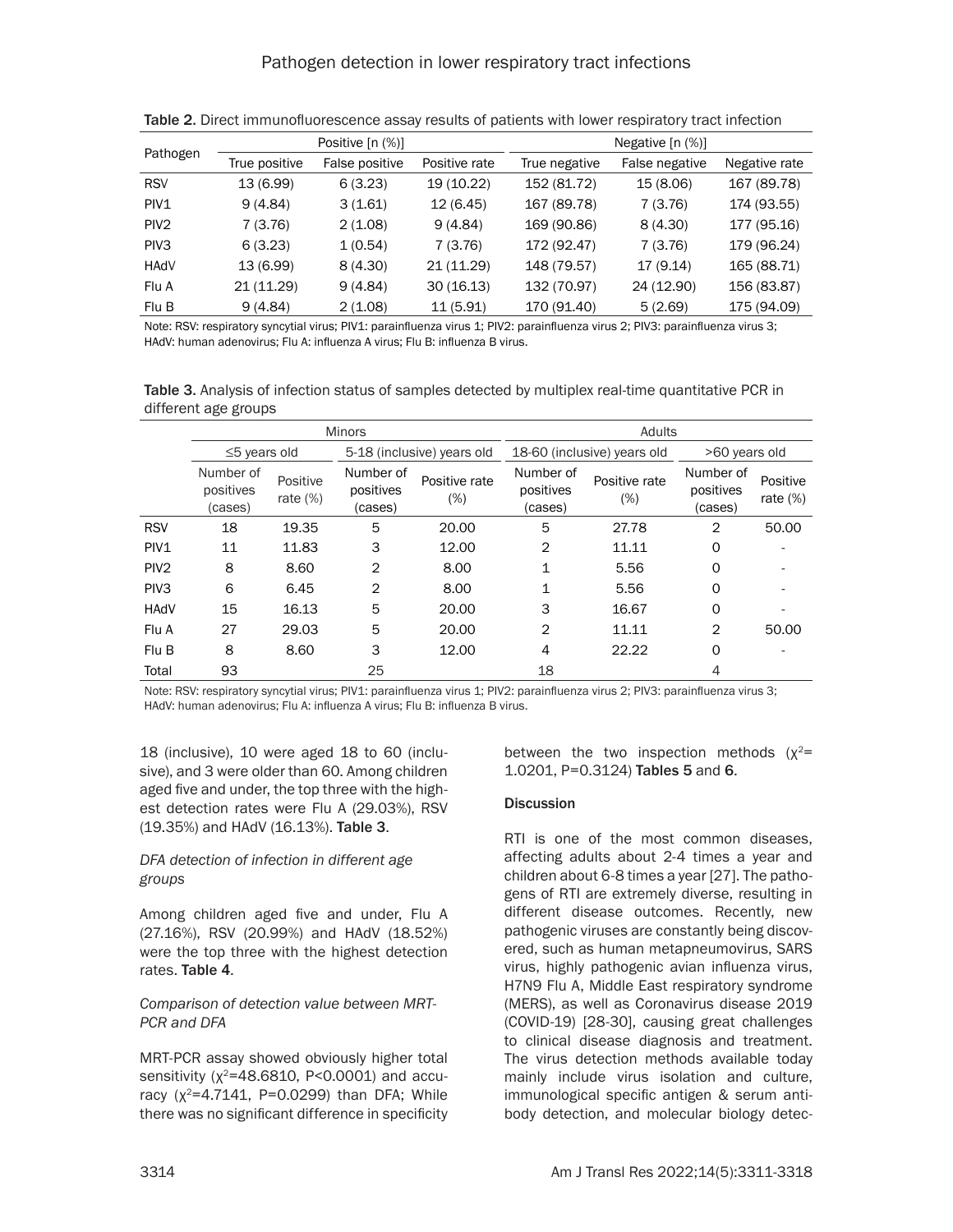|                  | <b>Minors</b>                     |                         |                                   |                      | Adults                            |                         |                                   |                         |
|------------------|-----------------------------------|-------------------------|-----------------------------------|----------------------|-----------------------------------|-------------------------|-----------------------------------|-------------------------|
|                  | $\leq$ 5 years old                |                         | 5-18 (inclusive) years old        |                      | 18-60 (inclusive) years old       |                         | >60 years old                     |                         |
|                  | Number of<br>positives<br>(cases) | Positive<br>rate $(\%)$ | Number of<br>positives<br>(cases) | Positive rate<br>(%) | Number of<br>positives<br>(cases) | Positive rate<br>$(\%)$ | Number of<br>positives<br>(cases) | Positive<br>rate $(\%)$ |
| <b>RSV</b>       | 17                                | 20.99                   | 2                                 | 13.33                | 2                                 | 20.00                   | O                                 |                         |
| PIV1             | 8                                 | 9.88                    | $\overline{2}$                    | 13.33                | 1                                 | 10.00                   | 1                                 | 33.33                   |
| PIV <sub>2</sub> | 7                                 | 8.64                    | $\mathbf{1}$                      | 6.67                 | 1                                 | 10.00                   | 0                                 |                         |
| PIV <sub>3</sub> | 5                                 | 6.17                    | $\mathbf{1}$                      | 6.67                 | 1                                 | 10.00                   | O                                 |                         |
| <b>HAdV</b>      | 15                                | 18.52                   | $\overline{2}$                    | 13.33                | $\mathbf{2}$                      | 20.00                   | O                                 |                         |
| Flu A            | 22                                | 27.16                   | 4                                 | 26.67                | $\mathbf{2}$                      | 20.00                   | 2                                 | 66.67                   |
| Flu B            | 7                                 | 8.64                    | 3                                 | 20.00                | 1                                 | 10.00                   | 0                                 |                         |
| Total            | 81                                |                         | 15                                |                      | 10                                |                         | 3                                 |                         |

Table 4. Analysis of direct immunofluorescence assay of infection in different age groups

Note: RSV: respiratory syncytial virus; PIV1: parainfluenza virus 1; PIV2: parainfluenza virus 2; PIV3: parainfluenza virus 3; HAdV: human adenovirus; Flu A: influenza A virus; Flu B: influenza B virus.

Table 5. Detection value of multiplex realtime quantitative PCR

|                  | Sensitivity (%) | Specificity (%) | Accuracy (%) |
|------------------|-----------------|-----------------|--------------|
| <b>RSV</b>       | 90.32           | 98.71           | 97.31        |
| PIV <sub>1</sub> | 88.89           | 100.00          | 98.92        |
| PIV <sub>2</sub> | 91.67           | 100.00          | 99.46        |
| PIV <sub>3</sub> | 100.00          | 100.00          | 100.00       |
| <b>HAdV</b>      | 91.30           | 98.77           | 98.85        |
| Flu A            | 97.06           | 98.03           | 97.85        |
| Flu B            | 93.75           | 100.00          | 99.46        |
| Total            | 93.01           | 99.40           | 98.69        |
|                  |                 |                 |              |

Note: RSV: respiratory syncytial virus; PIV1: parainfluenza virus 1; PIV2: parainfluenza virus 2; PIV3: parainfluenza virus 3; HAdV: human adenovirus; Flu A: influenza A virus; Flu B: influenza B virus.

tion [31, 32]. Of them, virus culture and isolation are considered the "golden standard" for virus detection. However, the slow virus growth, demanding experimental conditions, and complicated operation, together with the presence of a certain biological risk and the infeasibility of early diagnosis all makes it unsuitable for the detection of large quantities of clinical specimens. Antigen detection methods such as immunofluorescence, enzyme immunoassay, gold-labelled antigen detection method, on the other hand, are easy to operate, with high specificity and feasibility for early diagnosis; but they need monoclonal antibodies that specifically bind to known antigens and can cover multiple non-cross-reactive serotypes, which require high quality of antibodies and are technically difficult to develop [33]. Therefore, antigen detection methods also have certain limi-

| <b>Table 6.</b> Detection value of direct immuno- |
|---------------------------------------------------|
| fluorescence assay                                |

|                  | Sensitivity (%) | Specificity (%) | Accuracy (%) |
|------------------|-----------------|-----------------|--------------|
| <b>RSV</b>       | 46.43           | 96.20           | 88.71        |
| PIV <sub>1</sub> | 56.25           | 98.24           | 94.62        |
| PIV <sub>2</sub> | 46.67           | 98.83           | 94.62        |
| PIV <sub>3</sub> | 46.15           | 99.42           | 95.70        |
| <b>HAdV</b>      | 43.33           | 94.87           | 86.56        |
| Flu A            | 46.67           | 93.62           | 82.26        |
| Flu B            | 64.29           | 98.84           | 96.24        |
| Total            | 48.45           | 97.28           | 91.24        |

Note: RSV: respiratory syncytial virus; PIV1: parainfluenza virus 1; PIV2: parainfluenza virus 2; PIV3: parainfluenza virus 3; HAdV: human adenovirus; Flu A: influenza A virus; Flu B: influenza B virus.

tations in clinical application. With the rapid development of molecular biology detection technology, MRT-PCR, which applies fluorescent labeling to target fragment analysis, has played an increasingly critical role in clinical practice, especially in the detection of respiratory viruses.

In this research, 7 viruses associated with LRTI were detected by MRT-PCR and DFA, and the application value of MRT-PCR was analyzed. The results showed that among the 7 pathogens detected by MRT-PCR, 140 positive specimens were detected in 114 patients, with the top three pathogens with the highest positive rates being Flu A (36 [19.35%]), RSV (30 [16.13%]) and HAdV (23 [12.37%]), and the pathogen with the lowest positive rate being PIV3 (9 cases [4.84%]). The total sensitivity and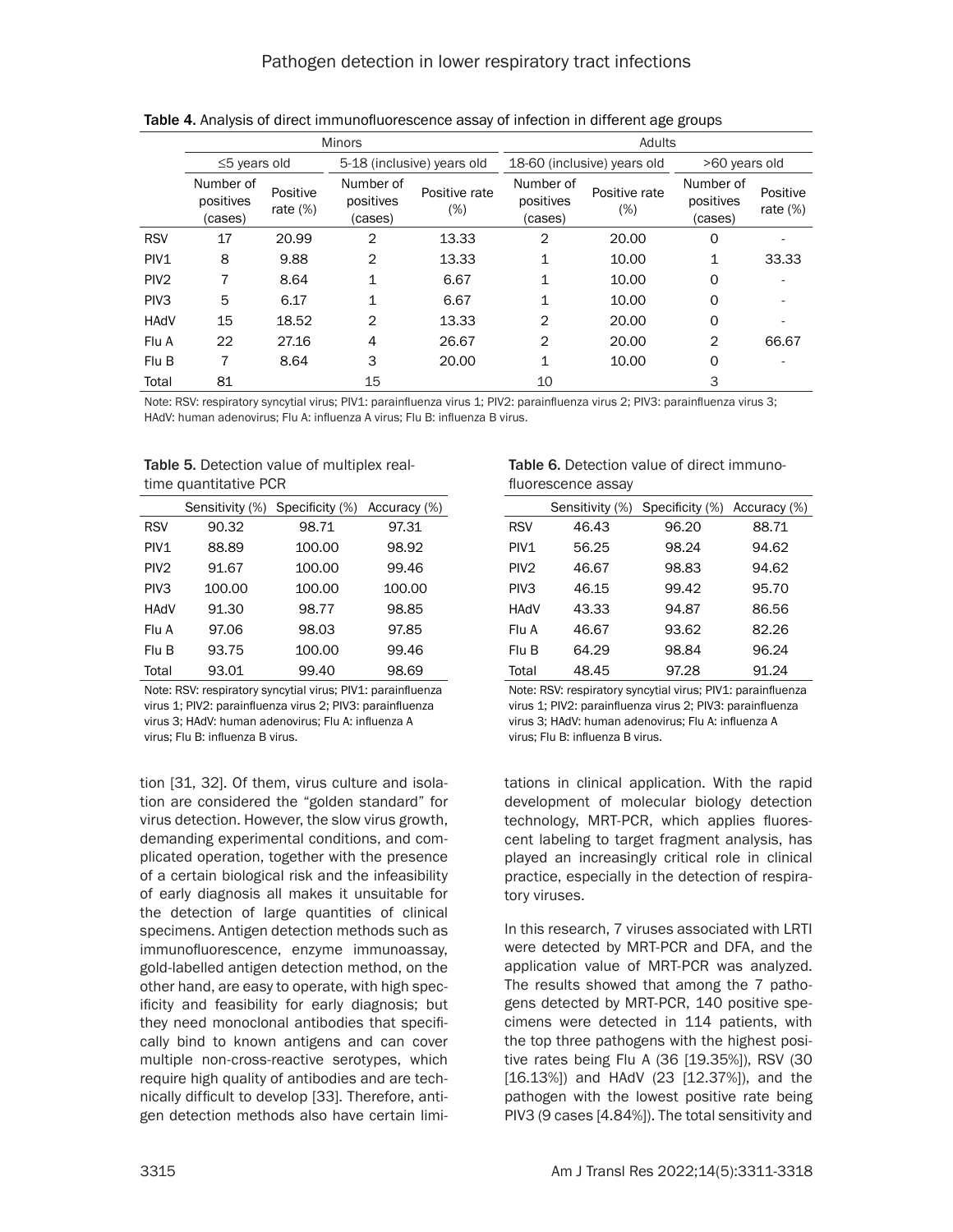accuracy of MRT-PCR assay, which were 93.01% and 98.69% respectively, were statistically higher than those of 48.45% and 91.24% of DFA, which is consistent with previous findings. Choudhary et al. [34] used MRT-PCR to detect three groups of 18 respiratory viruses and compared its sensitivity and specificity with RT-PCR. The results showed that MRT-PCR was a rapid, economical, specific and highly sensitive detection method for respiratory viruses. The essence of MRT-PCR is to add primers for multiple genes and probes labeled with different markers in the same reaction system to realize simultaneous amplification and detection of multiple genes. There is also co-infection of multiple viruses in the tested specimens, with early studies indicating a coinfection rate of 2-82% [35-37], but the mechanism of co-infection has not been fully clarified. In addition, the results of this study showed that the infection rates of various viruses were higher among children. The reason may be that 90% of URTI is caused by viruses, which can be easily transmitted by virus-containing droplets and fog droplets. Moreover, children are more susceptible to infection due to their weaker immune resistance. Quantification of genomic viral load might improve specificity of virus detection, with higher organism burden being associated with higher risk of complications and severe disease in adults and children [38, 39]. Children, especially those under 5 years old, have an increased risk of co-infections. Multiple detection methods containing multiple viral gene targets in one test tube have the advantage of rapid detection of multiple potential viral pathogens at the same time [40]. MRT-PCR has allowed simultaneous detection of multiple respiratory viruses in a short time. Compared with the single approach, the multiplex diagnostic approach has higher sample throughput, shorter turnaround time, and a smaller amount of sample requirement [41].

It is worth mentioning that in the MRT-PCR detection, some false positive samples appeared, which may be related to the interpretation method of the results. Since the method is manually interpreted according to the results of the amplification curve, some atypical amplification curves may be generated in the experiment, resulting in misjudgment and false positive results.

All in all, compared with the traditional DFA, MRT-PCR has the advantages of simple detection, high sensitivity, rapidity and low cost, with greater clinical value than the immunological detection methods and single respiratory pathogen NA detection methods currently on the market. However, this study still shows some limitations. In terms of detection methods, although MRT-PCR detection has high sensitivity and specificity, it is limited by the number of fluorescence types in each reaction. Generally, one reaction can only detect 3-4 pathogens, and detecting more pathogens means that more reactions are required, which greatly reduces detection convenience and throughput [42]. From the perspective of research samples, recruiting larger research samples across all seasons can provide a clearer picture of various etiologies. Judging from the content of detection, the types of pathogens detected in this study are limited. Other pathogens such as mycoplasma pneumoniae which is also one of the pathogenic factors, can be investigated in future research.

### Acknowledgements

Tangshan Science and Technology Bureau Project (No. 21130223c). Natural Science Foundation of Hebei Province Project (No. H2021209060).

## Disclosure of conflict of interest

None.

Address correspondence to: Qingzeng Qian, School of Public Health, North China University of Science and Technology, Tangshan 063210, Hebei, P. R. China. E-mail: qqz821206@163.com; Tieliang Pang, Biotecnovo (Langfang) Medical Lab Co, Ltd, Langfang 065000, Hebei, P. R. China. E-mail: [pang](mailto:pangtieliang2001@163.com)[tieliang2001@163.com](mailto:pangtieliang2001@163.com)

#### References

- [1] Ruopp M, Chiswell K, Thaden JT, Merchant K and Tsalik EL. Respiratory tract infection clinical trials from 2007 to 2012. A systematic review of ClinicalTrials. gov. Ann Am Thorac Soc 2015; 12: 1852-1863.
- [2] Nam HH and Ison MG. Respiratory syncytial virus infection in adults. BMJ 2019; 366: l5021.
- [3] Köktürk N, Gürgün A, Şen E, Kocabaş A, Polatlı M, Naycı SA, Çöplü L, Tellioğlu E, Elmas F and Erdinç E. The view of the Turkish Thoracic Society on the report of the GOLD 2017 global strategy for the diagnosis, management, and prevention of COPD. Turk Thorac J 2017; 18: 57.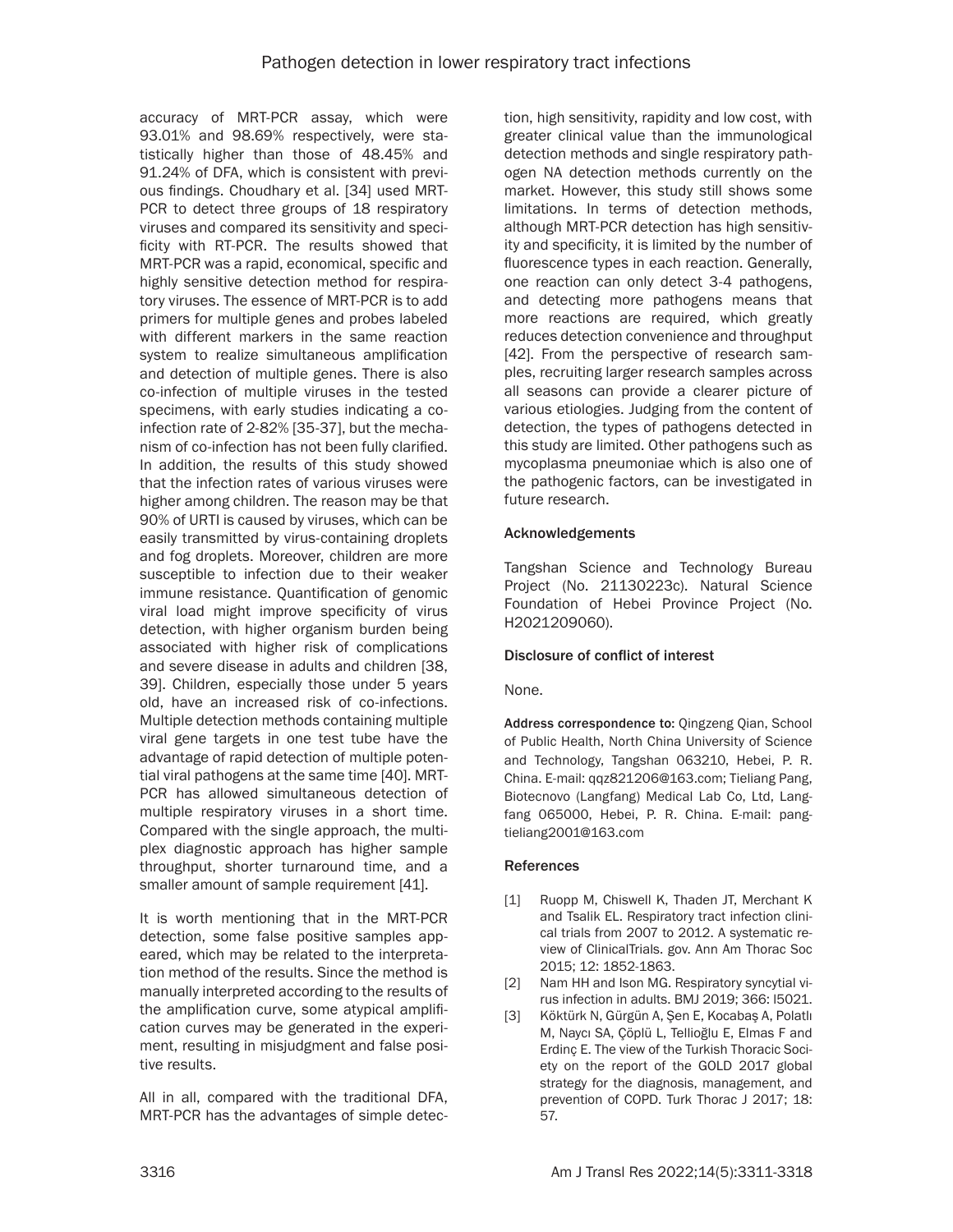- [4] Murgia V, Manti S, Licari A, De Filippo M, Ciprandi G and Marseglia GL. Upper respiratory tract infection-associated acute cough and the urge to cough: new insights for clinical practice. Pediatr Allergy Immunol Pulmonol 2020; 33: 3-11.
- [5] Vos L. Bruyndonckx R. Zuithoff N. Little P. Oosterheert J, Broekhuizen B, Lammens C, Loens K, Viveen M and Butler C. Lower respiratory tract infection in the community: associations between viral aetiology and illness course. Clin Microbiol Infect 2021; 27: 96-104.
- [6] Feldman C and Shaddock E. Epidemiology of lower respiratory tract infections in adults. Expert Rev Respir Med 2019; 13: 63-77.
- [7] Mejía-Guevara I, Zuo W, Bendavid E, Li N and Tuljapurkar S. Age distribution, trends, and forecasts of under-5 mortality in 31 sub-Saharan African countries: a modeling study. PLoS Med 2019; 16: e1002757.
- [8] Etemadi MR, Othman N, Lye MS, Ansari S, Yubbu P and Sekawi Z. Diversity of respiratory viruses detected among hospitalized children with acute lower respiratory tract infections at Hospital Serdang, Malaysia. J Virol Methods 2019; 269: 1-6.
- [9] Greene G, Hood K, Little P, Verheij T, Goossens H, Coenen S and Butler CC. Towards clinical definitions of lower respiratory tract infection (LRTI) for research and primary care practice in Europe: an international consensus study. Prim Care Respir J 2011; 20: 299-306.
- [10] Aronen M, Viikari L, Kohonen I, Vuorinen T, Hämeenaho M, Wuorela M, Sadeghi M, Söderlund-Venermo M, Viitanen M and Jartti T. Respiratory tract virus infections in the elderly with pneumonia. BMC Geriatr 2019; 19: 1-11.
- [11] Leung AK, Wong AH and Hon KL. Communityacquired pneumonia in children. Recent Pat Inflamm Allergy Drug Discov 2018; 12: 136- 144.
- [12] DeGroote NP, Haynes AK, Taylor C, Killerby ME, Dahl RM, Mustaquim D, Gerber SI and Watson JT. Human parainfluenza virus circulation, United States, 2011-2019. J Clin Virol 2020; 124: 104261.
- [13] Waites KB, Xiao L, Liu Y, Balish MF and Atkinson TP. Mycoplasma pneumoniae from the respiratory tract and beyond. Clin Microbiol Rev 2017; 30: 747-809.
- [14] Hahn DL, Azenabor AA, Beatty WL and Byrne GI. Chlamydia pneumoniae as a respiratory pathogen. Front Biosci 2002; 7: 66-76.
- [15] Cunningham S, Piedra PA, Martinon-Torres F, Szymanski H, Brackeva B, Dombrecht E, Detalle L, Fleurinck C, Piedra PA and Verhulst S. Nebulised ALX-0171 for respiratory syncytial virus lower respiratory tract infection in hospitalised children: a double-blind, randomised, placebo-controlled, phase 2B trial. Lancet Respir Med 2021; 9: 21-32.
- [16] Kong D, Zheng Y, Jiang C, Pan H, Han R, Wu H and Chen J. Analysis of adenovirus infection in acute respiratory tract infection cases in Shanghai from 2015 to 2019. Zhonghua Liu Xing Bing Xue Za Zhi 2020; 41: 733-737.
- [17] Lal SK. Influenza a virus: host-virus relationships. Viruses 2020; 12: 870.
- [18] Yoshihara K, Le MN, Toizumi M, Nguyen HA, Vo HM, Odagiri T, Fujisaki S, Ariyoshi K, Moriuchi H and Hashizume M. Influenza B associated paediatric acute respiratory infection hospitalization in central vietnam. Influenza Other Respir Viruses 2019; 13: 248-261.
- [19] Mandelia Y, Procop G, Richter S, Worley S, Liu W and Esper F. Dynamics and predisposition of respiratory viral co-infections in children and adults. Clin Microbiol Infect 2021; 27: 631.
- [20] Moriyama M, Hugentobler WJ and Iwasaki A. Seasonality of respiratory viral infections. Annu Rev Virol 2020; 7: 83-101.
- [21] Mahony JB, Petrich A and Smieja M. Molecular diagnosis of respiratory virus infections. Crit Rev Clin Lab Sci 2011; 48: 217-249.
- [22] Ferreira ICS, Alegretti AP, De Paris F, Paiva RM and Chakr VCBG. Comparison of a direct immunofluorescence assay (Oxoid IMAGEN®) and a multiplex RT-PCR DNA microarray assay (CLART® PneumoVir) for the detection of respiratory viruses in hospitalized children. J Virol Methods 2020; 284: 113930.
- [23] Minnich L and Ray C. Comparison of direct and indirect immunofluorescence staining of clinical specimens for detection of respiratory syncytial virus antigen. J Clin Microbiol 1982; 15: 969-970.
- [24] Lim HJ, Kang ER, Park MY, Kim BK, Kim MJ, Jung S, Roh KH, Sung N, Yang JH and Lee MW. Development of a multiplex real-time PCR assay for the simultaneous detection of four bacterial pathogens causing pneumonia. PLoS One 2021; 16: e0253402.
- [25] Yun KW, Wallihan R, Juergensen A, Mejias A and Ramilo O. Community-acquired pneumonia in children: myths and facts. Am J Perinatol 2019; 36 Suppl 2: S54-S57.
- [26] American Thoracic Society; Infectious Diseases Society of America. Guidelines for the management of adults with hospital-acquired, ventilator-associated, and healthcare-associated pneumonia. Am J Respir Crit Care Med 2005; 171: 388-416.
- [27] Bellami J, Olivieri D and Seranno E. Ribosomal immunostimulation: assessment of studies evaluating its clinical relevance in the prevention ol upper and lower respiratory tract infections in children and adults. BioDrugs 2003; 17: 355-367.
- [28] Tanner W, Toth D and Gundlapalli A. The pandemic potential of avian influenza A (H7N9) virus: a review. Epidemiol Infect 2015; 143: 3359-3374.